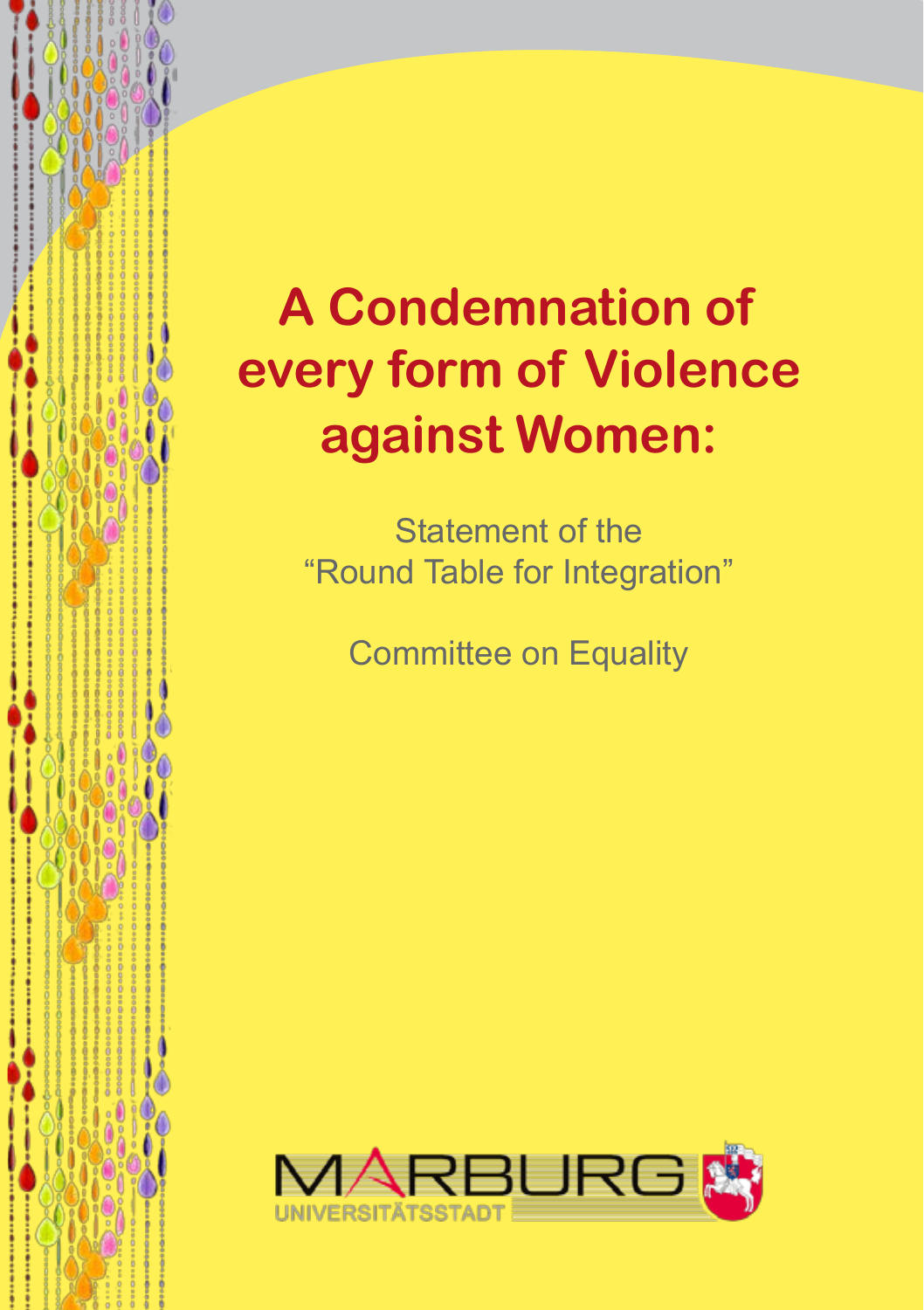| <b>Table of Contents</b> |  |
|--------------------------|--|
|--------------------------|--|

| b) Violence in Relationships and Families |  |
|-------------------------------------------|--|
|                                           |  |
|                                           |  |
|                                           |  |
| 3) Psychological and structural Violence8 |  |
|                                           |  |
|                                           |  |
|                                           |  |
|                                           |  |
|                                           |  |
|                                           |  |
|                                           |  |
|                                           |  |

This brochure was originally written in German. In addition to this English translation, it is available in Arabic, Persian, Tigrinya and Turkish.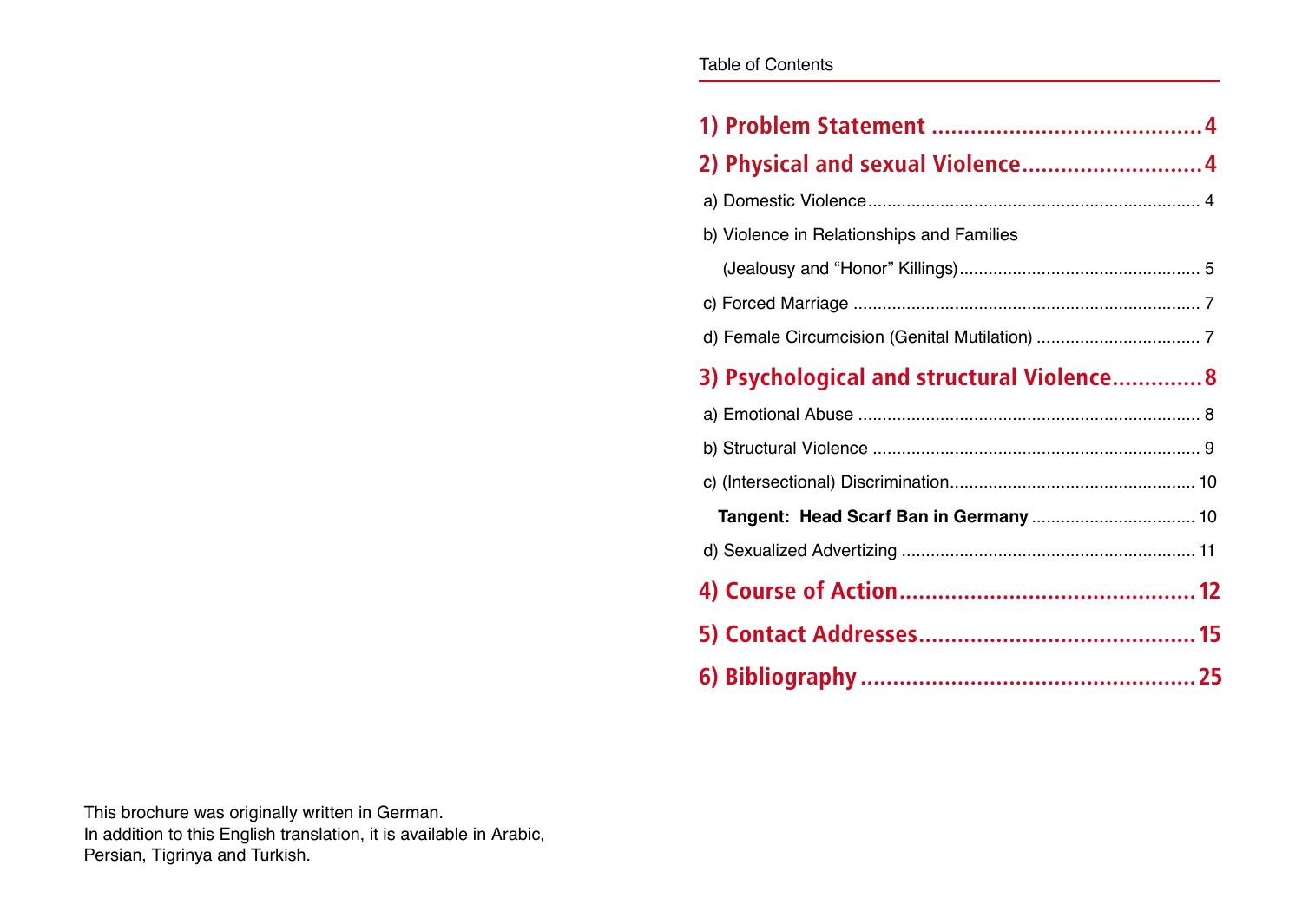# **1) Problem Statement**

Violence against women is a very common problem throughout society; it exists in all social classes and among Germans as well as migrants. This is also true of violence within families or couples. Studies show that one of every four women in Germany between the ages of 16 and 85 years has experienced at least one physical or sexual assault from a partner or spouse.1

#### **How is violence against women defined?:**

The United Nations Organization defines violence against women as "any act of gender-based violence that results in, or is likely to result in, physical, sexual or psychological harm or suffering to women, including threats of such acts, coercion or arbitrary deprivation of liberty, whether occurring in public or in private life"<sup>2</sup>. The large scope of this definition includes various acts with differing levels of severity; ranging from verbal aggression, a slap on the face to forced sex acts, assault with a weapon and murder<sup>3</sup>.

# **2) Physical and Sexualized Violence**

### **a) Domestic Violence**

A large percentage of violence occurs in intimate social space. The perpetrators are often spouses, partners, parents, friends or relatives<sup>4</sup>. In Germany marital rape is punishable by law<sup>5</sup>.

Prevention of violence, support of victims and creating social circumstances in which violence is less likely, are responsibilities of the entire society, all the people living in the community. In order to be effective it is necessary not only to focus on general structures which enable violence, but also to be aware of its specific forms

- 1 BMFSFJ (2009): Gewalt gegen Frauen in Paarbeziehungen. Eine sekundäranalytische Auswertung zur Differenzierung von Schweregraden, Mustern, Risikofaktoren und Unterstützung nach erlebter Gewalt.
- 2 United Nations (1993): Declaration on the Elimination of Violence against Women.
- 3 For more details see BMFSFJ (2009): as cited
- 4 Compare BMFSFJ (2009): as cited
- 5 Legal texts; Reform of paragraphen § 177 StGB Sexuelle Nötigung, Vergewaltigung: Marital rape has been punishable by law since the 15th of May 1997 and the stipulation under which a wife could revoke her allegation and terminate proceedings elliminated. (see dejure.org/gesetze/StGB/177.html; www.emma.de/artikel/vergewaltigung-der-ehe-naendlich-265187.)

and take measures to prevent violence and support its victims.

There are already many violence prevention projects and counseling centers.

### **b) Violence in Relationships (Jealousy and "Honor" Killings)**

Domestic disputes, sometimes even resulting in death, are not uncommon in Germany. Children often suffer as a result of domestic disputes and are sometimes the victims of domestic disputes. There may be many factors which drive people to violence – helplessness in the face of overwhelming social problems, jealousy, alcohol or other drugs, desperation or the feeling that there is no way out – are certainly common causes. Seen objectively, poverty, incestuous tendencies or even



culturally founded misunderstanding of honor are less common causes.

The term "honor" killing has become established as a form of violence, which is usually perpetrated by men against women, who – supposedly – have breached the traditional honor codex of the patriarchally structured society or family. In these types of families men and often women feel responsible for the preservation of honor. The family honor is vitally important and is manifested in part by rigid control of the sexuality of female family members. In these kinds of societies men's honor is determined by the "honorable" behavior of women and men are ostracized when female members of their families transgress against these expectations. Such men will be shunned by their community. In extreme cases, the need to preserve or restore the family's honor take precedence over the lives of the accused. $6$  The results of a study conducted by the Max

6 Hand in Hand against Forced Marriage is a publication by the Stichting Platform Islamitische Organisaties Rijnmond. Website: www.spior.nl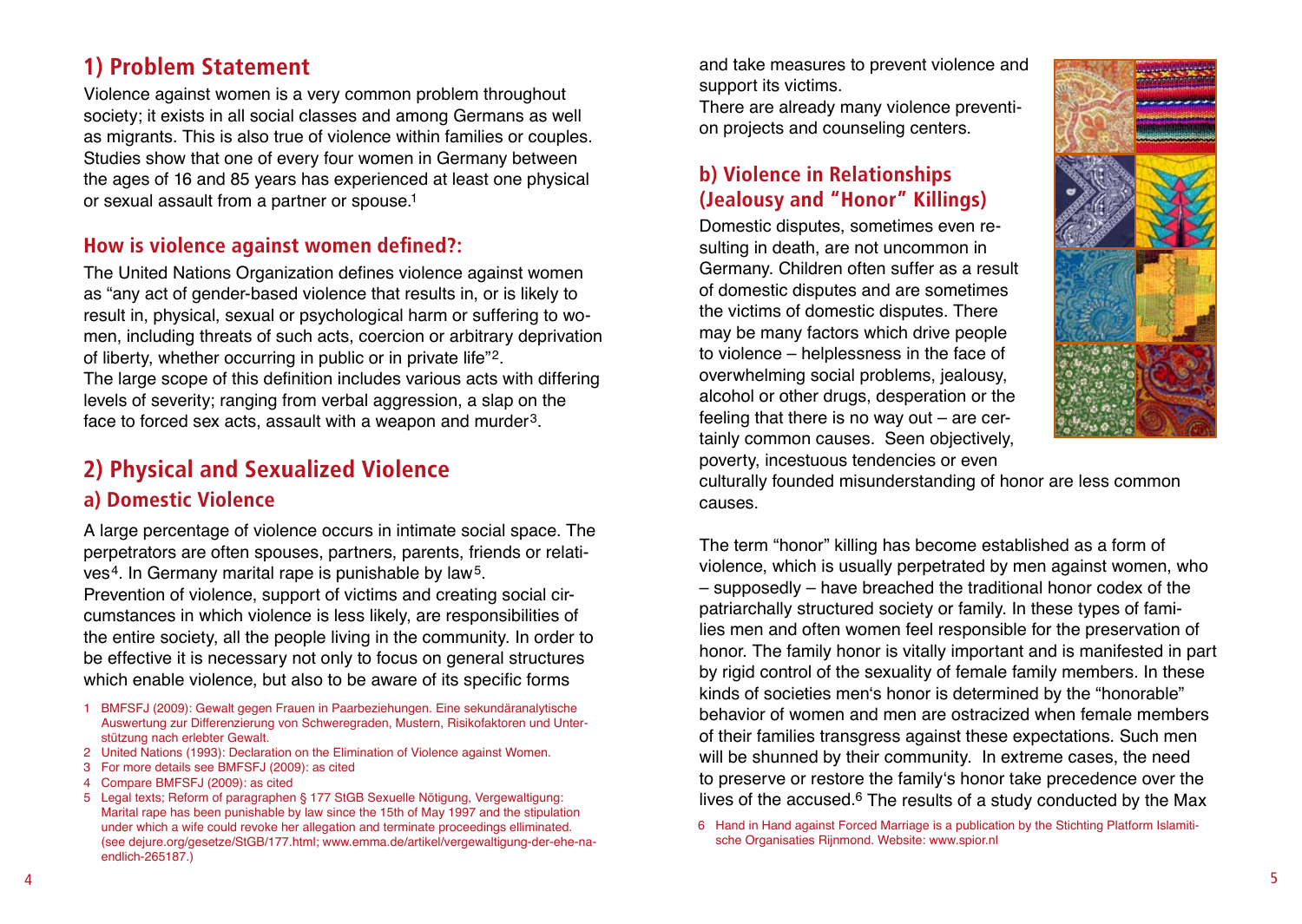Planck Institute using a large database show that the perpetrators come almost exclusively from an ethnically defined lower class and if they are foreign to Germany, are first generation immigrants. In communities in which migrants are socially and economically integrated, "honor" killings rarely occur. Between 1996 and 2005 the number of "honor" killings did not rise, but there was an increase in media attention on "honor" killings in the context of the debate on integration."<sup>7</sup>

This misunderstood concept of honor exists in many cultures and is shared by members of many religious communities and is not only among members of Muslim religious communities, as is often claimed. It is a form of vigilantism and is cannot be traced back to world religions. For instance, in the Qur'an $8$  it is clearly condemned  $9$ .

The media and public opinion should condemn all forms of murder equally and should contribute to public education on this issue. Every type of murder has catastrophic consequences for women, children, family and the entire society, whether it was motivated by jealousy or honor. For this reason it shouldn't be tolerated when the media and public opinion treat murders perpetrated in a jealous rage as comparatively harmless, although they occur more frequently. We also shouldn't accept it when violent acts perpetrated under the influence of alcohol and drugs are treated more casually in the media and in public opinion.

#### **c) Forced Marriages**<sup>10</sup>

Another form of violence is forced marriage. Formally, a forced marriage is when one of the marriage partners has not consented to the union, or feels coerced to marry. This should be clearly diffe-

- 
- 8 Qur›an Sura 4 Verse 93, Sura 5 Verse 32
- 9 For additional reading we recommend: Oberwittler, D. / Kasselt, J. (2011). Ehrenmorde in Deutschland. Eine systematische Untersuchung ehrbezogener Tötungsdelikte in Familien und Partnerschaften zwischen 1996 und 2005 (Polizei + Forschung, Bd. 42, hrsg. vom Bundeskriminalamt). Köln: Wolters Kluwer Deutschland.
- 10 For additional reading we recommend: Hand in Hand against Forced Marriage a publication of the Stichting Platform Islamitische Organisaties Rijnmond (NL). Website: www.spior.nl

rentiated from so-called arranged marriages, whereby two people meet with the intent to discover whether there is mutual interest in a long-term relationship. If they marry, it is because both parties 11, consented, otherwise, it is a forced marriage.

The most recent version of the law against forced marriage and for the protection of victims of forced marriage came into effect in the Federal Republic of Germany on the first of July, 2011. This law reads:

#### **§ 237 StGB: Forced Marriage**

- **(1)** Whosoever unlawfully with force or threat of serious harm causes a person to enter into a marriage shall be liable to imprisonment from six months to five years. The act shall be unlawful if the use of force or the threat of harm is deemed inappropriate for the purpose of achieving the desired outcome.
- **(2)** The same penalty shall apply to a person who, for the purposes of committing an offense under subsection (1) above, with force or threat of serious harm or through deception, transports that person, or causes that person to travel to a territory outside the Federal Republic of Germany or prevents that person from returning from there.
- **(3)** The attempt is punishable
- **(4)** In less serious cases the penalty shall be imprisonment not exceeding three years or a fine.

#### **d) Female Circumcision (Genital Mutilation)**

The circumcision of girls and women – also referred to as female genital mutilation  $12 -$  is a practice by which, with regional variations, portions of the clitoris are cut out, or even the removal of the entire clitoris of the clitoris are cut out, of even the refritoval of the entire end of the refrom the refrience of the entire forms of female genital muti-<br>8 Quran Sura 5 Verse 93, Sura 5 Verse 32

- 11 Gaby Straßburger (2005): Zwangsheirat und arrangierte Ehe zur Schwierigkeit einer Abgrenzung. In: BMFSFJ (Hg.): Zwangsverheiratung in Deutschland.
- 12 For communication with victims the term "circumcision" is recommended because it is more neutral and doesn't imply judgement. The term "female genital mutilation" (FGM) may offend, however is used for in educational settings because it conveys an appropriate severity.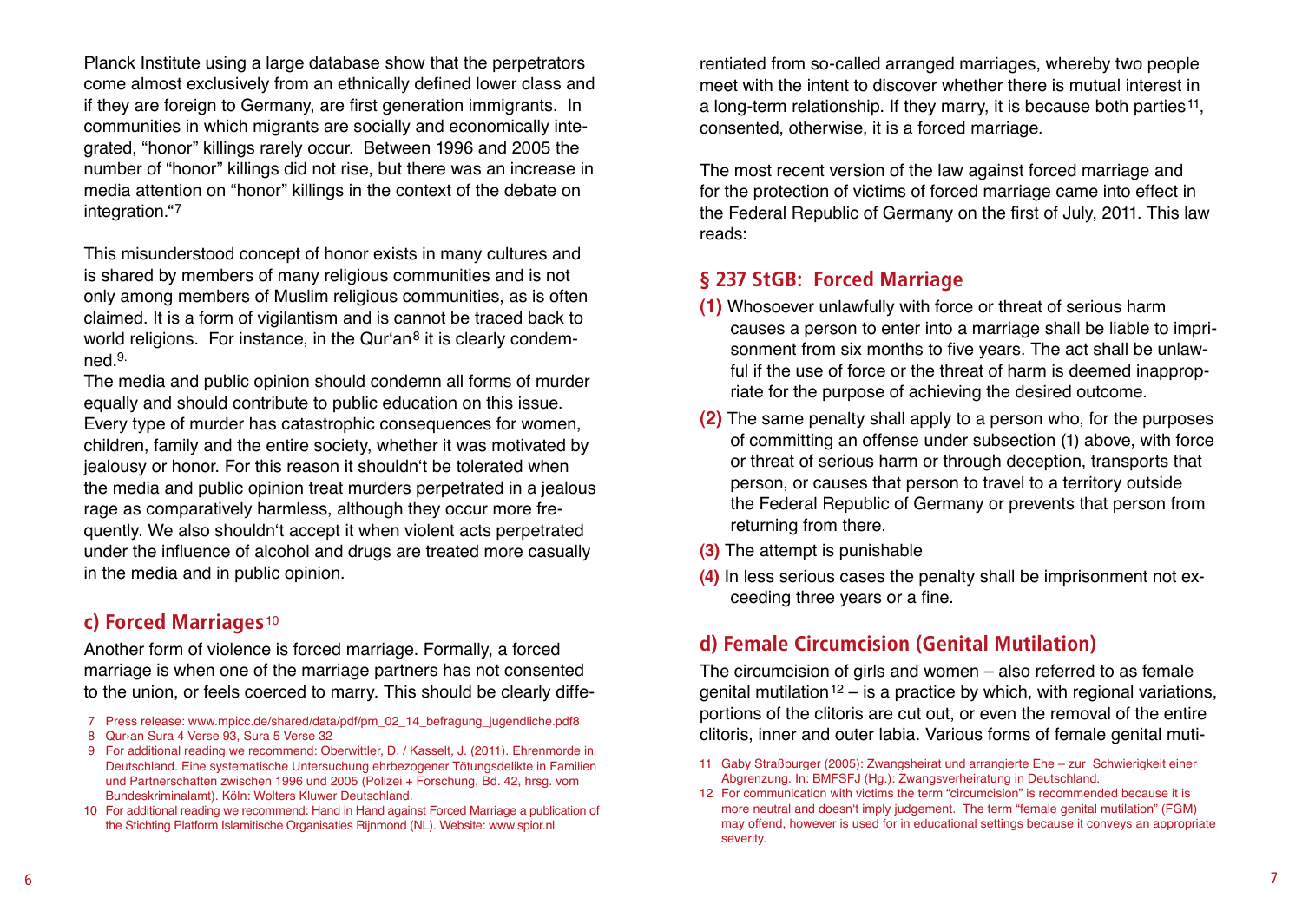lation are widespread 13 in African and Asian countries with varying frequency. FMG originated in ancient archaic traditions and are not a religious mandate.14

Many forms of genital mutilation present acute and chronic dangers and have severely painful effects on the physical and emotional condition on the victims; therefore the practice cannot be compared to the circumcision of boys. Due to worldwide migrations there are women and girls in European countries who either have already been mutilated or are in danger of being mutilated. The mutilation of women's or girls' genitals is considered an assault according to § 223-228 StGB and is punishable by law. Additional differentiated educational efforts by health care and educational professionals as well as by expatriate organizations, primarily by trained experts, are of crucial importance. Whereby everyone who is confronted with victims must respond with sensitivity and respect their privacy and modesty.

# **3) Psychological and Structural Violence**<sup>15</sup>

#### **a) Emotional Abuse**

It is a widespread myth that emotional abuse exists only as rage, constant screaming, humiliation and perpetual criticism. This form is most easily recognized as emotional abuse. Other forms of emotional abuse are less obvious, but just as devastating. Some of these are: disrespect, condescension, paternalism, judgment, telling insulting "jokes", lying, "forgetting", betrayal of trust, setting traps, distorting the past (gaslighting), abusing financial dependency  $16$ , as well as making unreasonable demands, such as insisting the partner do things above and beyond their obligation in the relationship. Emotional abuse may take the form of conditioned helplessness or stalking and mobbing, also through social networks (cyberbullying).

- 13 www.target-nehberg.de/HP-01\_genitaleVerstuemmelung/u1-1\_Laenderkarte/index.php
- 14 www.target-human-rights.com; www.target-human-rights.com/HP-08\_fatwa/index.php
- 15 Allgemeines Gleichbehandlungsgesetz (AGG) und Mobbing; www.hensche.de/Arbeitsrecht\_aktuell\_Gleichbehandlungsgesetz\_Mobbing.html. Cyber mobbing is not directly punishable by law in Germany, but it is covered by other paragraphs such as insult § 185 StGB or slander § 186 StGB. http://www.klicksafe.de/themen/kommunizieren/cyber-mobbing/was-sagt-das-gesetz/. Doxing is considered a form of cyber mobbing. http://lexikon.

#### **b) Structural Violence**

This form of violence is brought about by social, economic or cultural structures which

- $\blacksquare$  are disadvantageous to certain individuals or groups
- cause individuals to not make full use of their talents, capacity and possibilities.17

Structural violence includes all forms of discrimination, the unequal distribution of income, resources, educational opportunities, health care  $\ldots$ <sup>18</sup>

These structures are the result of social presumptions and political processes which characterizes both the legal as well as the informal daily life. Structures are primarily manifest in laws and regulations, but are also evident in the exclusion from social clubs and their organizational structures, opportunities in educational institutions and the employment market.

Structural violence has both direct and indirect effects. Victims are frequently not even aware that they are being subjected to structural violence, because they don't recognize it or consider it normal. This is especially true of refugees and migrants, who often inclined to feel guilty about their precarious situation and assume that their low social status does not entitle them to equal treatment. Nevertheless the victims suffer physical, psychological or social-interactive damage from the effects of this form of violence.19

Some of the consequences of structural violence are: Unemployment, poverty, debt, psycho-social strain on individuals and families, unfavorable social situation, coerced assimilation, diffuse fears, feelings of shame, guilt, inferiority complex and even reaching a state of dysfunction.

stangl.eu/12307/doxing-doxxing/. Stalking is covered by the paragraphen § 238 Nachstellung; http://dejure.org/gesetze/StGB/238.html.

- 16 www.re-empowerment.de/include.php?path=content/content.php&contentid=33
- 17 According to the Norwegian founder of peace studies, Johan Galtung: de.wikipedia.org/ wiki/Strukturelle\_Gewaltt
- 18 https://www.frauen-gegen-gewalt.de/was-ist-das.html (03.06.2014)
- 19 Stefanie Vogel, http://suite101.de/article/strukturelle-gewalt-a134838#.U41\_cPl\_tuo (06.07.2015)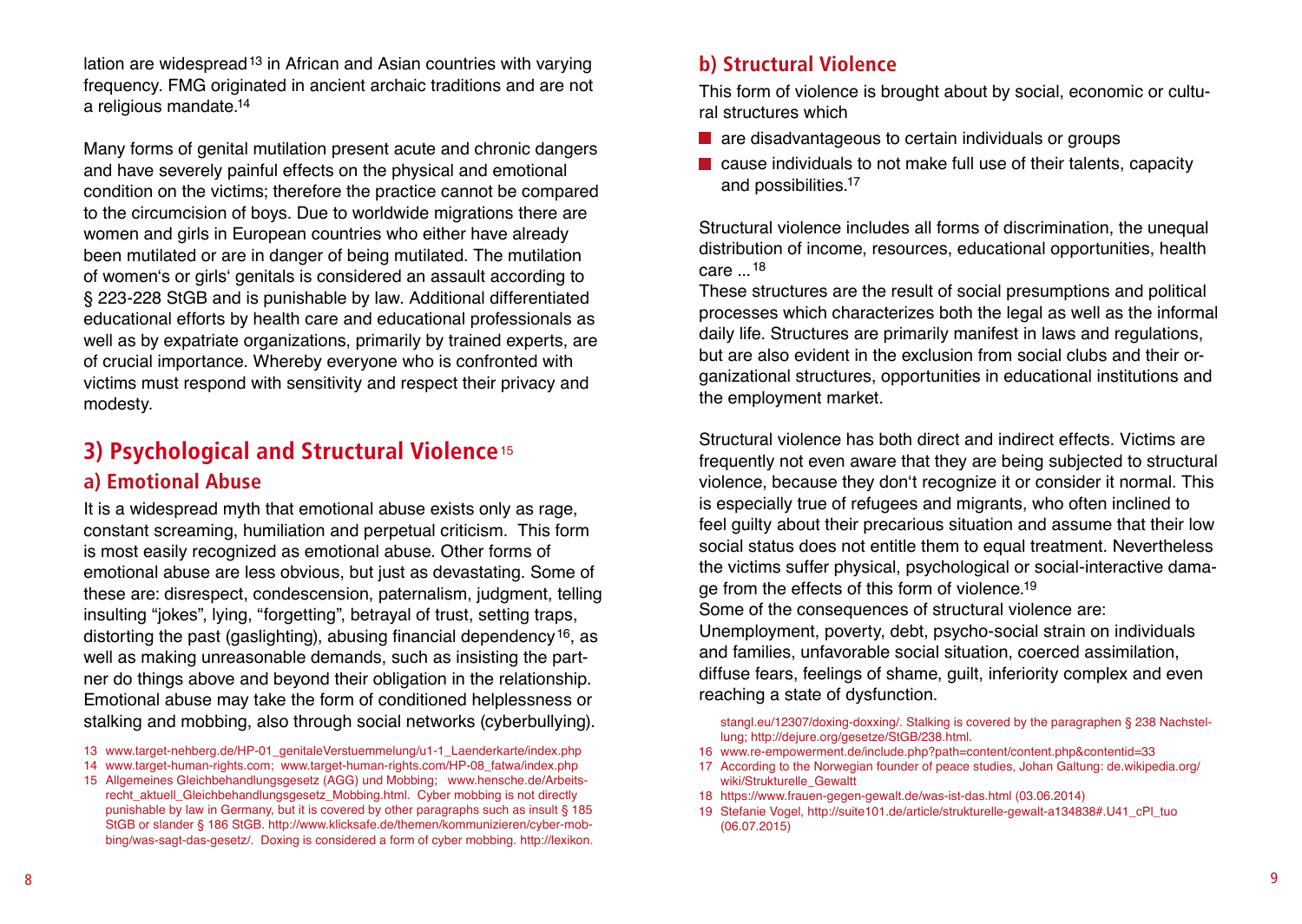### **c) (Intersectional) Discrimination**

When societal opinions or even political structures discriminate or exclude people from equal treatment, especially against entire groups of people, we speak of forms of structural violence. People often suffer from discrimination due to their gender, ideology, sexual orientation, ethnic background, religion or appearance. Forms of discrimination range from unfair treatment in school and other educational institutions, at work or in politics, in social clubs, in the media, etc. to explicit exclusion to these and other areas.

The consequences range from constant systematic stigmatization, stereotyping in the media to complete exclusion from areas of employment and harassment in public spaces.

Women are especially affected because they often encounter many aspects of negative social association: for example when women are discriminated because of the color of their skin, their religion or their ethnicity. When this is the case, we speak of intersectional discrimination.

#### **Tangent: Headscarf Ban in Germany:**

The most prominent example of structural and intersectional discrimination, which was legitimized by law for years, is the so-called headscarf ban. Following a decision by the Federal Constitutional Court of Germany on headscarves for teachers in the year 2003, from 2004 until 2006, 8 of the 16 German states introduced headscarf bans in varying degrees.<sup>20</sup> In Hessen the ban applied to public schools as well as government officials and employees in public service. The practice demonstrated that the ban had consequences well beyond these areas in the private sector. Especially in the areas of service and healthcare, where contact to customers and patients made up a large part of the professional profile, women with headscarves were not hired<sup>21</sup>, institutional Court declared the



20 For more Information see: www.muslimische-frauen.de/wp-content/uploads/2013/11/ Infotext-ausf%C3%Bchrlich-Kopftuchverbote-in-Deutschland.pdf

21 www.dw.de/mit-kopftuch-auf-jobsuche/a-2706282

practice to be unconstitutional (Az 1-BvR-79203).

Following the Federal Constitutional Court decision on headscarves for teachers in public schools in March of 2015 the legal situation changed fundamentally.22 A sweeping headscarf ban is unconstitutional because it unduly restricts the religious freedom of women, who's clothing choices are religiously motivated. Germany's Federal Constitutional Court called attention the ban's effect as a hurdle to all Muslim women with professional qualifications in education, which is difficult to justify its contradiction to the imperative of true equality for women (Art. 3 Abs. 2 GG)."23 (Rn [margin number] 96).

Decisions made by the Federal Constitutional Court are binding for the parliaments and courts in every state, therefore the Hessian headscarf ban in its current form is unconstitutional. The legislators are called upon to modify the law to conform to the parameters set by the Federal Constitutional Court and to promote equality between women who wear headscarves and other women. A look beyond our own noses – especially at our European neighbors, who have many years of experience with migration – may be helpful. In Great Britain there are police officers on duty whose religion is obvious by their turban or headscarf. When society is reflected everywhere, including in law enforcement, the citizens are assured that the state does not practice exclusion. This, in turn, has an effect on the social climate – reduced tolerance for racism. Some international corporations have designed headscarves for their uniformed employees, who choose to cover their hair.

Repealing the ban on head scarves is the first step; real change must take place in the way people think. Much effort will be required before this is achieved.

#### **d) Sexualized Advertising**

Discrimination through advertising is also a form of violence against women. Because it occurs on another level, it is often not perceived

<sup>22</sup> A brief analysis of this decision can be found at: www.muslimische-frauen.de/wp-content/ uploads/2015/04/Kurzanalyse-Kopftuchbeschluss-BverfG-2015.pdf

<sup>23</sup> Decision of the Supreme Court of the Federal Republic of Germany (BVerfG), Randnummer 96.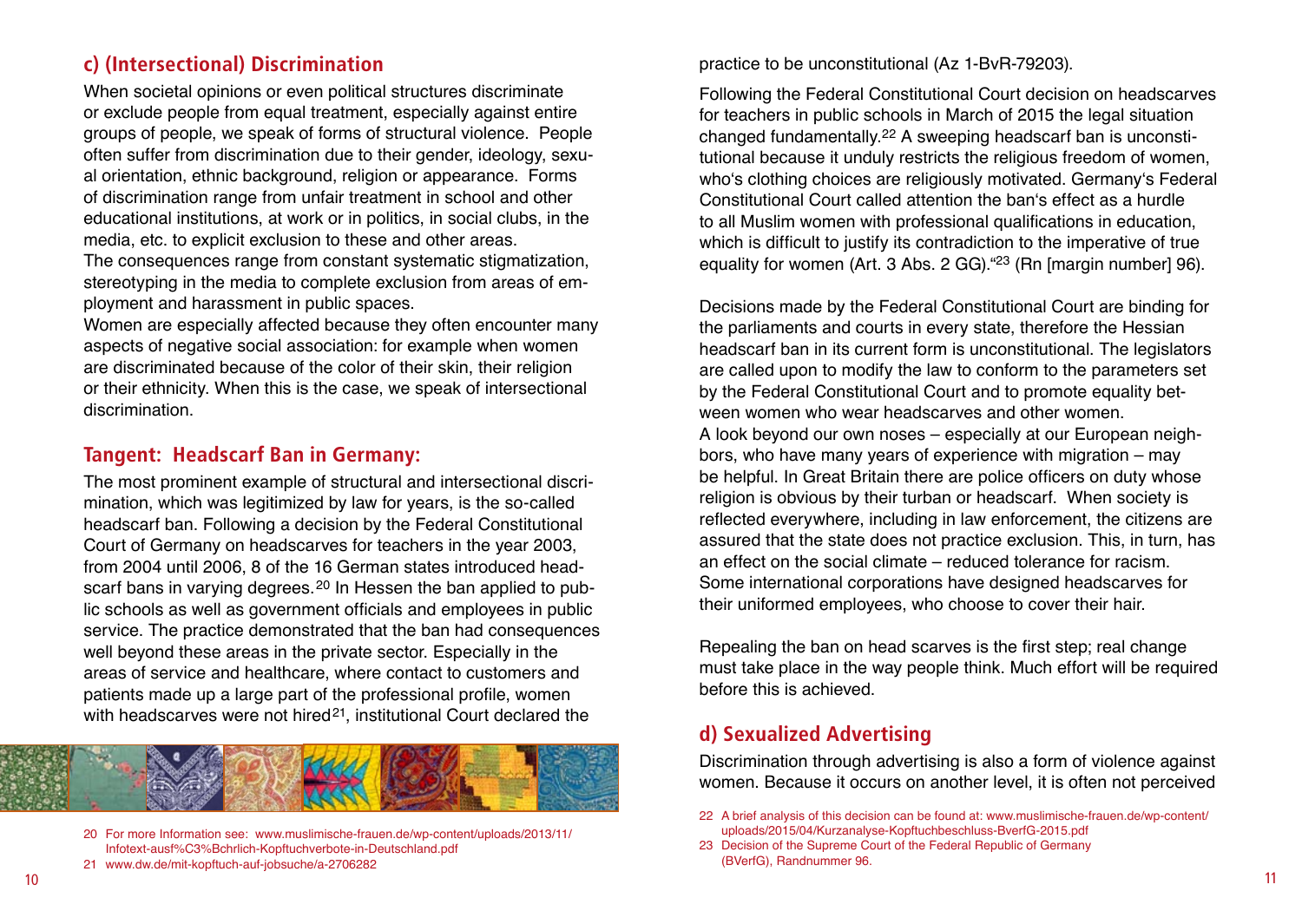as a form of violence in public discussion.

In order to attract attention, advertising often depicts women as inferior and/or as commodities, sex objects or suggest sexual availability some advertisements even have a pornographic character. Advertising which makes use of sexual innuendos insulting to women is discriminatory. A study of the American Psychological Association has determined that sexualized advertizing has alarming consequences for the health and psychological development of young girls.<sup>24</sup>

Women are depicted with little or no clothing much more frequently than men (21% women<sup>25</sup>; 6% Men<sup>26</sup>) and are used only to attract attention or as a decoration with no relationship to the advertised product. This is often combined with submissive gestures. These types of portrayal violate women's human dignity as well as common decency and are unacceptable.

Sexist, stereotypical depictions in advertising must be considered as an expression of a derogatory view of women. The members of the equality committee of the Round Table for Integration concur that neither women nor men should be publicly depicted in this manner.

# **4) Course of Action**

Each form of violence mentioned above is an affront to human dignity and is a violation of human rights. Strategies to combat the forms of violence described above are a part of the general strategies to prevent violence against women.

It is important to avoid characterizing violence as a problem of the less educated, or people of lower social classes or as the concern of migrants, thereby reinforcing existing racist stereotypes. On the other hand, the frequency with which migrant women are victims of violence should not be tabooed. Prematurely attributing violence to

- 24 Report of the APA Task Force on the Sexualization of Girls, www.apa.org/pi/women/programs/girls/report-full.pdf
- 25 Hasenteufel, Regina, Das Bild von Mann und Frau in der Werbung, Dissertation (a dissertaion on images of men and women in advertising), Bonn 1980, S. 230
- 26 Horvath, Michaela, Die Darstellung der Geschlechter in der Fernsehwerbung eine Inhaltsanalyse zur geschlechtsspezifischen Menschendarstellung, Diplomarbeit (a bachelor's thesis on representations of gender in television advertising ), Wien 2002, S. 118 und 121

cultural or religious contexts can result in a reluctance to consider approaches to violence prevention based in religion, especially in Islam.

#### **Structured and continuous public education is required:**

- **Maintaining and expanding counseling centers for families with a** systematic approach and which prioritize prevention. Counseling specifically for women and girls is just as important as counseling which includes boys, men and entire families.
- **Programs to prevent violence in schools and in other educational ins**titutions for children and youth should be expanded and networked.
- Support and promotion of projects for the prevention of violence. The staff of these projects must include social workers who approach women with respect and sensitivity, who possess intercultural competence; it's even better if they belong to the same culture as the clients and have been specially trained to work in this area.27
- $\blacksquare$  Public education and advanced training for social workers, police officers, teachers, journalists, politicians, etc. with the goal of working free of prejudice. This must address the specific life circumstances of migrant families and foreign women, which often make it difficult to seek external help, whereby women are often unable to leave an oppressive and threatening relationship.
- **E** Education within religious communities and migrant social clubs – from members for members! - for the prevention and eradication of discrimination and violence
- 27 Allow us to add this comment: people who are migrants are not per se interculturally competent. Especially, people who reject their culture because of their own unpleasant experiences, for instance are often have no empathy for people who maintain a strong connection to their culture.

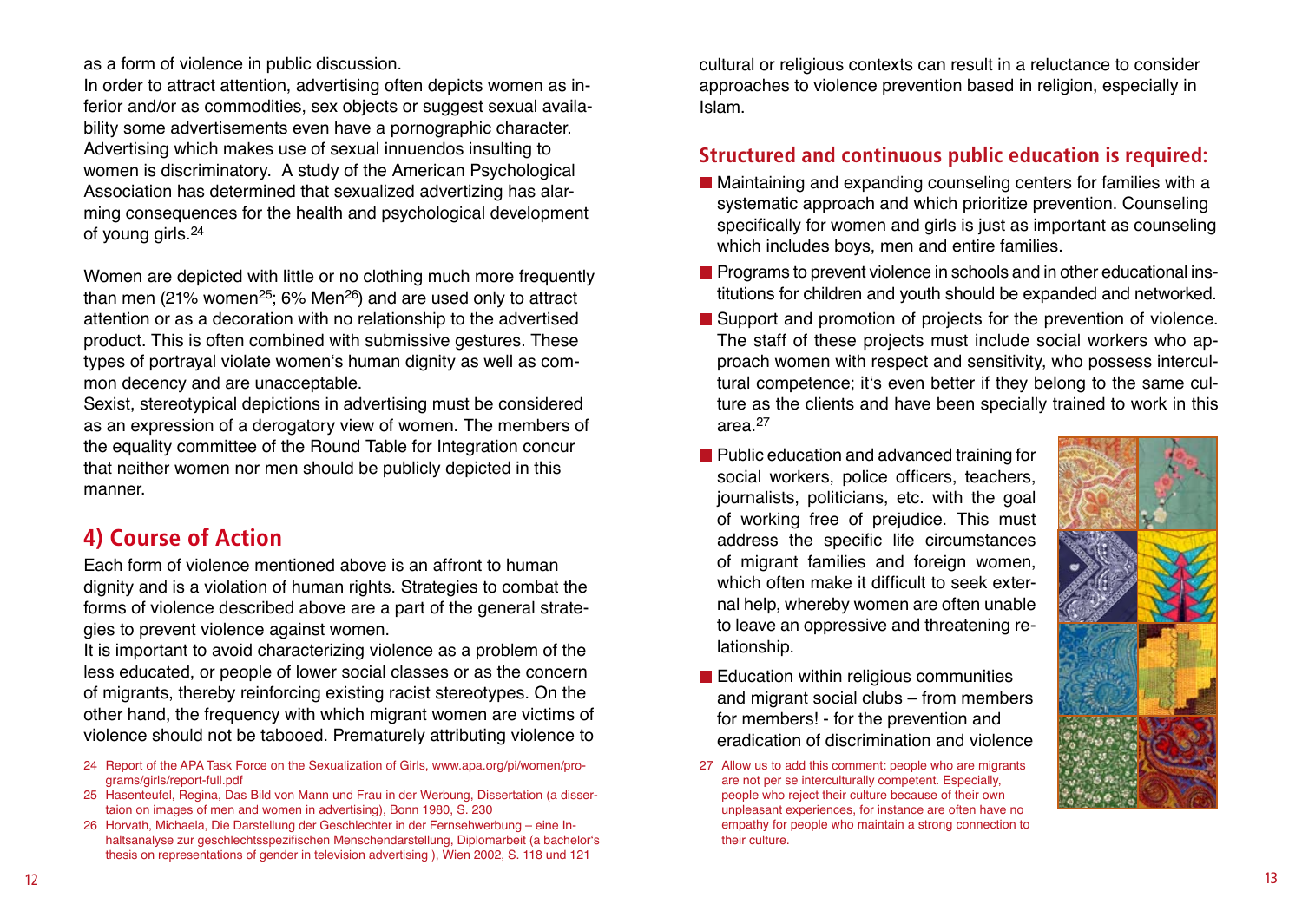within families. Training in religion as well as counseling on specific subjects is necessary. Financial support and cooperation with local counseling centers would be welcome.

Educational support for migrants, such as German language instruction, learning about social structures, rights and opportunities to attain financial independence, such as through employment.

**The goal** of all prevention and courses of action must be to enable women to achieve self-determination, whether they are migrants or not.

# **5) Contact Addresses:**

The following addresses may be helpful to potential victims, as well as those confronted with this topic in their profession, seeking information and advice.

# **Counseling Centers:**

| <b>Physical and Sexual Violence:</b>                                                                                                                                |                                                                                                                                                     |
|---------------------------------------------------------------------------------------------------------------------------------------------------------------------|-----------------------------------------------------------------------------------------------------------------------------------------------------|
| <b>Domestic Violence</b>                                                                                                                                            |                                                                                                                                                     |
| Frauen helfen Frauen e.V.<br><b>Marburg</b><br>Counseling for victims of<br>domestic violence                                                                       | Alter Kirchhainer Weg 5<br>35039 Marburg<br>Tel.: 06421 161516<br>E-Mail: Frauenhaus-<br>Marburg@t-online.de<br>www.frauenhaus-marburg.de/          |
| <b>Frauenhaus - Marburg</b><br>Safe house for women fleeing<br>domestic violence and their<br>children                                                              | Postfach 1433<br>35004 Marburg<br>Tel.: 06421 14830<br>Fax: 06421 162792<br>E-Mail: Frauenhaus-<br>Marburg@t-online.de<br>www.frauenhaus-marburg.de |
| <b>JUKO Marburg e.V.</b><br><b>STOP-Training (Soziales</b><br>Training Opfer-schutz und<br>Prävention) - Group training<br>for perpetrators of domestic<br>violence | Neue Kasseler Str. 3<br>35039 Marburg<br>Tel.: 06421 30780-71<br>Fax: 06421 30780-81<br>E-Mail: schlegel@juko-marburg.de<br>www.juko-marburg.de     |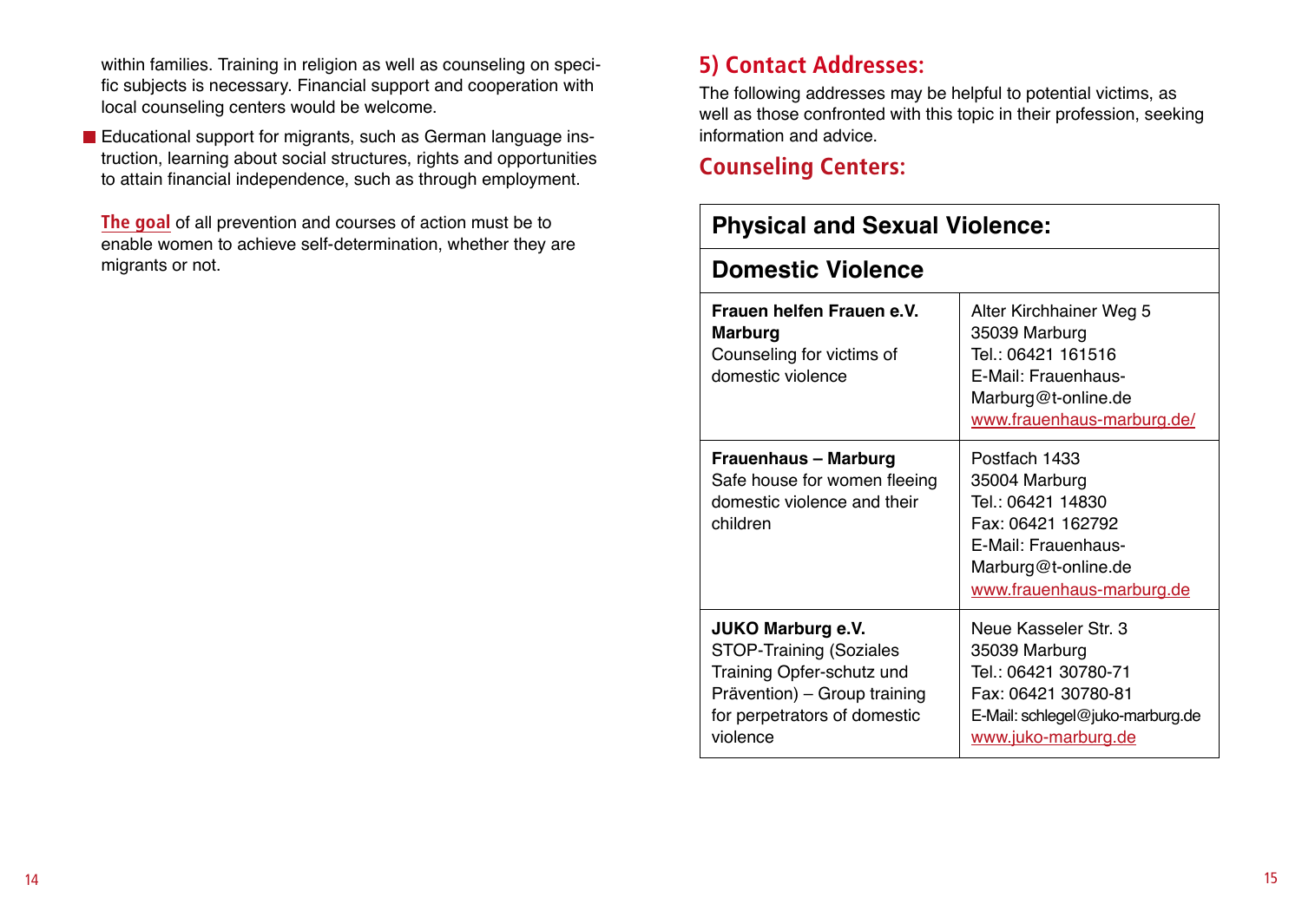| Islamische Gemeinde<br>Marburg e.V.<br>Social and religious counseling<br>for youth, women and men,<br>empowerment programs for<br>girls and women, orientation<br>for youth, counseling for child-<br>rearing and conflict resolution,<br>further education (social and<br>religious coexistence). | Bei St. Jost 17<br>35039 Marburg<br>Tel.: 06421 65535<br>Fax: 06421 64554<br>E-Mail: info@ig-marburg.de<br>www.ig-marburg.de        |  |
|-----------------------------------------------------------------------------------------------------------------------------------------------------------------------------------------------------------------------------------------------------------------------------------------------------|-------------------------------------------------------------------------------------------------------------------------------------|--|
| <b>Polizei</b><br>Domestic violence department<br>of the local police                                                                                                                                                                                                                               | Raiffeisenstraße 1<br>35043 Marburg<br>Tel.: 06421 406-265<br>Notfall: 110                                                          |  |
| <b>Harassment and Sexualized Violence</b>                                                                                                                                                                                                                                                           |                                                                                                                                     |  |
| Frauennotruf Marburg e.V.<br>Counseling center for women<br>and girls who are victims of se-<br>xual assault and harassment.                                                                                                                                                                        | Neue Kasseler Str. 1<br>35039 Marburg<br>Tel.: 06421 21438<br>E-Mail:<br>frauennotruf-marburg@gmx.de<br>www.frauennotruf-marburg.de |  |
| Heimwegtelefon<br>Accompaniment on the way<br>home by telephone call.                                                                                                                                                                                                                               | Tel.: 030 12074182<br>The call is free of charge.<br>www.heimwegtelefon.de                                                          |  |

| All participating taxi companies<br>are listed here:<br>www.marburg.de/de/126614                                                                               |  |  |
|----------------------------------------------------------------------------------------------------------------------------------------------------------------|--|--|
| Markt 1<br>35037 Marburg<br>Tel.: 06421 201-1377<br>Fax: 06421 201-1760<br>E-Mail: gleichberechtigungsre-<br>ferat@marburg-stadt.de<br>www.marburg.de/de/15240 |  |  |
| <b>Forced Marriage and Honor Killing</b>                                                                                                                       |  |  |
| www.zwangsheirat.de                                                                                                                                            |  |  |
| Postfach 11 12,<br>61268 Wehrheim<br>Tel.: 030 80195980<br>E-Mail: info@sabatina-ev.de<br>E-Mail: notruf@sabatina-ev.de<br>www.sabatina-ev.de                  |  |  |
|                                                                                                                                                                |  |  |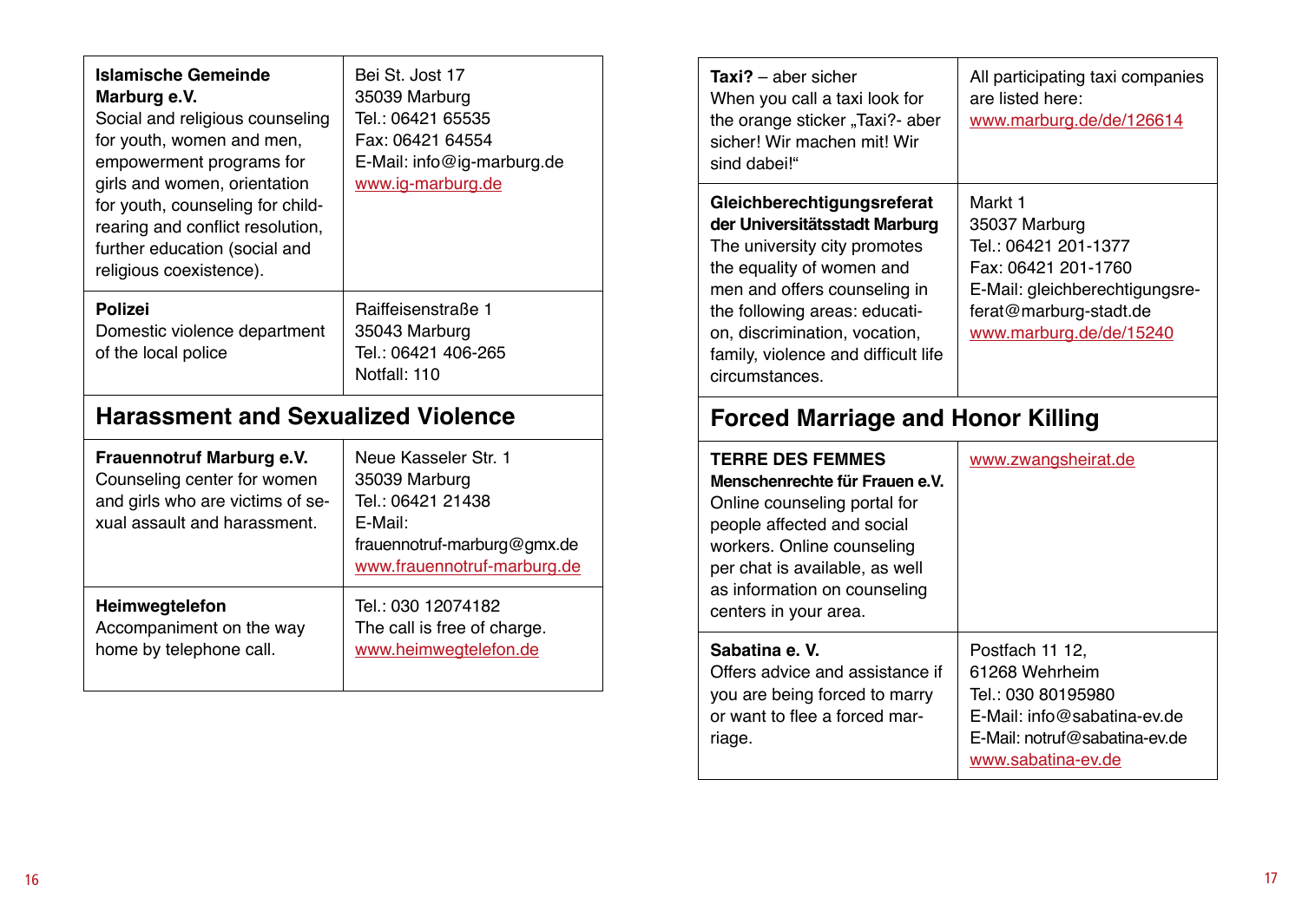| Rosa e.V.<br>Shelter for non - German women                                                                                                                                                                                                                                                          | Postfach: 401067, 70410 Stutt-<br>gart: Tel.: 0711 539825<br>E-Mail: ROSAWohnprojekt@<br>eva-stuttgart.de<br>www.eva-stuttgart.de/rosa.html                                                            |  |
|------------------------------------------------------------------------------------------------------------------------------------------------------------------------------------------------------------------------------------------------------------------------------------------------------|--------------------------------------------------------------------------------------------------------------------------------------------------------------------------------------------------------|--|
| <b>Papatya</b><br>Protection and assistance for<br>girls and young women who<br>have migrated to Germany                                                                                                                                                                                             | Tel.: 030 610062<br>E-Mail: beratung@papatya.org<br>Anonyme Onlineberatung un-<br>ter www.papatya.org                                                                                                  |  |
| <b>Genital Mutilation</b>                                                                                                                                                                                                                                                                            |                                                                                                                                                                                                        |  |
| <b>NALA e.V.</b><br><b>Bildung statt Beschneidung</b><br>Information and assistance for<br>women and girls affected by<br>genital mutilation                                                                                                                                                         | Kastanienstraße 3e<br>65933 Frankfurt/Main<br>E-Mail: info@nala-fgm.de<br>www.nala-fgm.de                                                                                                              |  |
| <b>FIM</b><br>Multilingual counseling and<br>information center for migrants<br>and their families. FIM sup-<br>ports women who are affected<br>by (sexualized) violence in<br>precarious life circumstances.<br>Counseling is free of charge.<br>Anonymous counseling is<br>available upon request. | Beratungs- und Informations-<br>zentrum für Migrantinnen<br>Varrentrappstraße 55<br>60486 Frankfurt/Main<br>Tel.: 069 9709797-0<br>E-Mail: info@fim-beratungs-<br>zentrum.de<br>www.fim-frauenrecht.de |  |

| <b>TERRE DES FEMMES</b><br>Menschenrechte für Frauen e.V.<br>Works for human rights and<br>supports women/girls through<br>public education, coordinated<br>campaigns, counseling, etc.                                                                                                                                                              | Brunnenstr, 128<br><b>13355 Berlin</b><br>www.frauenrechte.de/                                                                                                                                                                                                                                                                    |
|------------------------------------------------------------------------------------------------------------------------------------------------------------------------------------------------------------------------------------------------------------------------------------------------------------------------------------------------------|-----------------------------------------------------------------------------------------------------------------------------------------------------------------------------------------------------------------------------------------------------------------------------------------------------------------------------------|
| <b>Counseling for Parents and Children:</b>                                                                                                                                                                                                                                                                                                          |                                                                                                                                                                                                                                                                                                                                   |
| Erziehungsberatungsstelle<br><b>Marburg</b><br>Verein für Erziehungshilfe e.V.<br>Counseling center and organi-<br>zation offering assistance with<br>child-rearing<br><b>Psychologische Beratungs-</b><br>stelle Philippshaus<br>Counseling on child-rearing,<br>divorce and separation, coun-<br>seling for couples and families,<br>life coaching | Hans-Sachs-Straße 8<br>35039 Marburg<br>Tel.: 06421 8890950<br>E-Mail: RehseS@marburg-<br>biedenkopf.de<br>www.eb-marburg.de<br>Philippshaus, Universitätsstra-<br>Be 30-32<br>35037 Marburg<br>Tel.: 06421 27888<br>Fax: 06421 27872<br>E-Mail: psychologischebera-<br>tung@ekmr.de<br>www.beratungsstellen-philipps-<br>haus.de |
| <b>Jugendamt Marburg</b><br>Department of child protection<br>(of the city government)                                                                                                                                                                                                                                                               | Friedrichstraße 36<br>35037 Marburg<br>Tel.: 06421 201-0<br>E-Mail:<br>jugendamt@marburg-stadt.de                                                                                                                                                                                                                                 |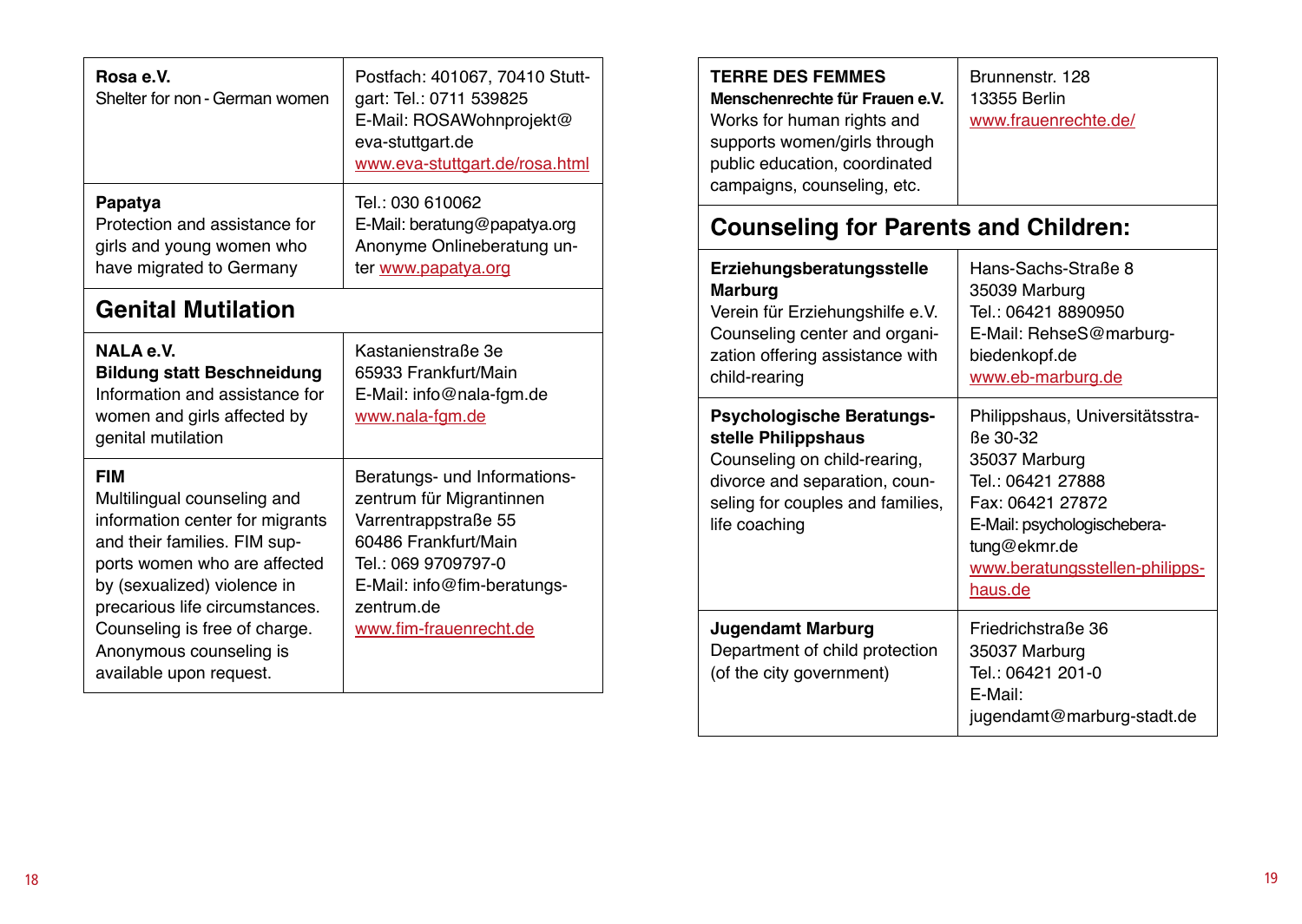| Kinderschutzbund Marburg e.V.<br>The Marburg child protection<br>advocacy group promotes<br>children and the rights of child-<br>ren. The Kinderschutzbund<br>opposes all forms of violence<br>against children. | Universitätsstraße 29<br>35037 Marburg<br>Tel.: 06421 67119<br>Fax: 06421 686660<br>E-Mail: info@kinderschutz-<br>bund-marburg.de<br>www.kinderschutzbund-<br>marburg.de |
|------------------------------------------------------------------------------------------------------------------------------------------------------------------------------------------------------------------|--------------------------------------------------------------------------------------------------------------------------------------------------------------------------|
| Wildwasser Marburg e.V.<br>Specialized counseling for se-<br>xualized violence in childhood                                                                                                                      | Wilhelmstraße 40<br>35037 Marburg<br>Tel.: 06421 14466<br>E-Mail:<br>info@wildwasser-marburg.de<br>www.wildwasser-marburg.de                                             |
| <b>Self Defense:</b>                                                                                                                                                                                             |                                                                                                                                                                          |
| <b>WENDO Marburg e.V.</b><br>Self defense and assertiven-<br>ess training for women and<br>girls (violence prevention)                                                                                           | Bahnhofstr. 31A<br>35037 Marburg<br>Tel.: 06421 682374<br>E-Mail: info@wendo-marburg.de<br>http://wendo-marburg.de                                                       |
| Die Wildkatzen e.V.<br>Selbstverteidigung Marburg e.V<br>Self defense for girls between<br>5 and 17                                                                                                              | Postfach 2153<br>35009 Marburg<br>Tel.: 06421 32314<br>E-Mail: die-wildkatzen@web.de<br>www.die-wildkatzen.de                                                            |

| <b>Addiction:</b>                                                                                                                                                                                                                                                              |                                                                                                                                                                                                                                             |
|--------------------------------------------------------------------------------------------------------------------------------------------------------------------------------------------------------------------------------------------------------------------------------|---------------------------------------------------------------------------------------------------------------------------------------------------------------------------------------------------------------------------------------------|
| <b>Diakonisches Werk Oberhes-</b><br>sen, Sucht- und Drogenberatung<br>Counseling for all problems<br>with addiction                                                                                                                                                           | Frankfurter Str. 35<br>35037 Marburg<br>Tel.: 06421 26033<br>Fax: 06421 26035<br>E-Mail: marburg.suchtdwo@<br>ekkw de<br>http://www.dw-oberhessen.de/<br>index.php?id=151                                                                   |
| <b>Blaues Kreuz Marburg</b><br>Counseling and support for<br>those in danger of becoming<br>addicted as well as those suf-<br>fering from addiction to legal<br>drugs (such as alcohol and<br>medicine) and their families<br>(Russian language counseling<br>is also offered) | Wilhelmstraße 8a<br>35037 Marburg<br>Tel.: 06421-23129<br>F-Mail <sup>-</sup><br>s.duennebeil@blaues-kreuz.de<br>Russischsprachiges Angebot:<br>Tel.: 06421-1655043<br>E-Mail:<br>a.wolfmann@blaues-kreuz.de<br>www.marburg.blaues-kreuz.de |
| <b>Drachenherz</b><br>(Blaues Kreuz Marburg)<br>Counseling free of charge for<br>affected children, youth their<br>parents and all those interested                                                                                                                            | Wilhelmstraße 8a<br>35037 Marburg<br>Tel.: 06421 23129<br>E-Mail: drachenherz@blaues-<br>kreuz de<br>http://www.suchtberatung-blau-<br>es-kreuz-marburg.de/marburg/<br>drachenherz                                                          |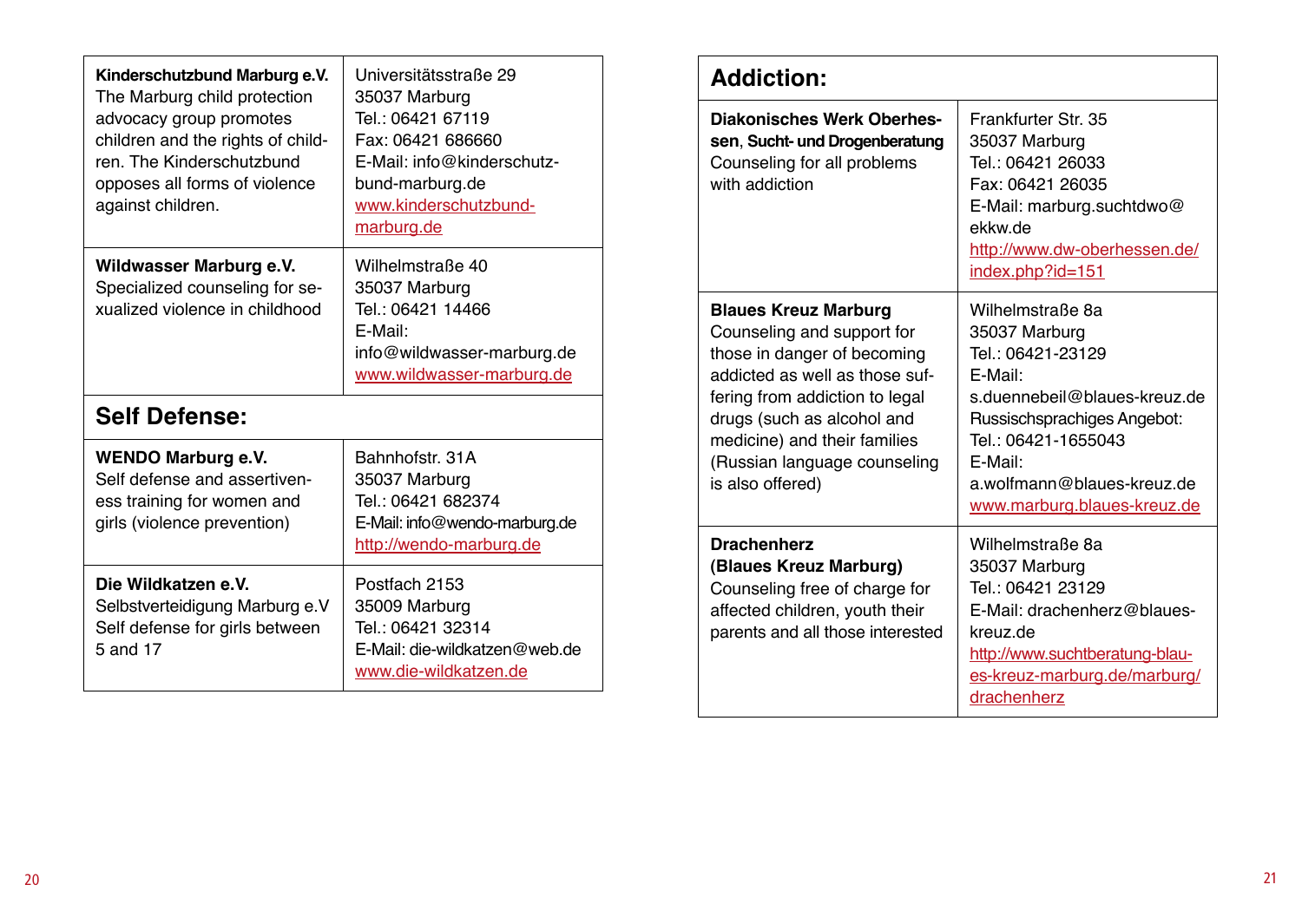| Gleichberechtigungsreferat<br>Markt 1<br>der Universitätsstadt Marburg<br>35037 Marburg<br>Tel.: 06421 201-1377<br>Individuals may submit comp-<br>laints about sexist advertizing<br>Fax: 06421 201-1760<br>to this department of the city<br>E-Mail: gleichberechtigungsre-<br>government, which will then<br>fe-rat@marburg-stadt.de<br>work toward changing or remo-<br>www.marburg.de/de/15240 | <b>Sexualized Advertizing</b>                                                                                                                                                                                                                                       |                                                                                                                                                      |
|-----------------------------------------------------------------------------------------------------------------------------------------------------------------------------------------------------------------------------------------------------------------------------------------------------------------------------------------------------------------------------------------------------|---------------------------------------------------------------------------------------------------------------------------------------------------------------------------------------------------------------------------------------------------------------------|------------------------------------------------------------------------------------------------------------------------------------------------------|
|                                                                                                                                                                                                                                                                                                                                                                                                     | ving them.                                                                                                                                                                                                                                                          |                                                                                                                                                      |
| <b>Sonstiges:</b>                                                                                                                                                                                                                                                                                                                                                                                   |                                                                                                                                                                                                                                                                     |                                                                                                                                                      |
| <b>Muslimisches Seelsorgetelefon</b><br>Tel.: 030 44350980<br>The Muslim counseling tele-<br>Fax: 030 443509828<br>phone wants to overcome the<br>http://www.mutes.de/home.html<br>silence of those who call and<br>help to solve problems (without<br>violence, if violence is invol-<br>ved). Multilingual.                                                                                       |                                                                                                                                                                                                                                                                     |                                                                                                                                                      |
|                                                                                                                                                                                                                                                                                                                                                                                                     | <b>Ausländerbeirat</b><br>an advocacy group for all for-<br>eigners living in Marburg.<br>A Network bringing together<br>people, institutions and initia-<br>tives, which work to improve<br>the social, cultural and political<br>conditions of living together as | Contact:<br><b>Goharik Gareian</b><br>Markt 1<br>35037 Marburg<br>Tel.: 06421-201 715<br>Fax: 06421-201 118<br>auslaenderbeirat@marburg-<br>stadt.de |

| <b>Bahá'í Gemeinde</b><br>Bahá'ís work to promote a just<br>and peaceful world. Devotional<br>gatherings, children's classes,<br>junior youth groups and study<br>circles are open to all. To-<br>gether we'll learn to become a<br>force for social transformation<br>in these challenging times. | Contact:<br><b>Kelly Herndon</b><br>Ernst-Lemmer-Str. 8<br>35041 Marburg<br>Tel.: 06421 84782<br>E-Mail: marburg@bahai.de<br>www.marburg.bahai.de                                                    |
|----------------------------------------------------------------------------------------------------------------------------------------------------------------------------------------------------------------------------------------------------------------------------------------------------|------------------------------------------------------------------------------------------------------------------------------------------------------------------------------------------------------|
| Bürgerinitiative für soziale<br>Fragen e.V.<br>Charity working to improve the<br>community of Richtsberg as a<br>free agent of child welfare.                                                                                                                                                      | Contact:<br><b>Shaima Ghafury</b><br>Damaschkeweg 96<br>35039 Marburg<br>Tel.: 06421 44122<br>Fax: 06421 46662                                                                                       |
| Elif e.V.<br>Offers counseling, language<br>classes, adult education for<br>women and organizes excur-<br>sions                                                                                                                                                                                    | Contact:<br><b>Fatma Baysal</b><br>Mobil: 0177 1488725<br>E-Mail: info@elif-marburg.de<br>www.elif-ev.de                                                                                             |
| Gleichberechtigungsreferat<br>der Universitätsstadt Marburg<br>The university city promotes<br>the equality of women and<br>men and offers counseling in<br>the following areas: educati-<br>on, discrimination, vocation,<br>family, violence and difficult life<br>circumstances.                | Contact:<br><b>Christa Winter</b><br>Markt 1<br>35037 Marburg<br>Tel.: 06421 201-1377<br>Fax: 06421 201-1760<br>E-Mail: gleichberechtigungsre-<br>fe-rat@marburg-stadt.de<br>www.marburg.de/de/15240 |

equals.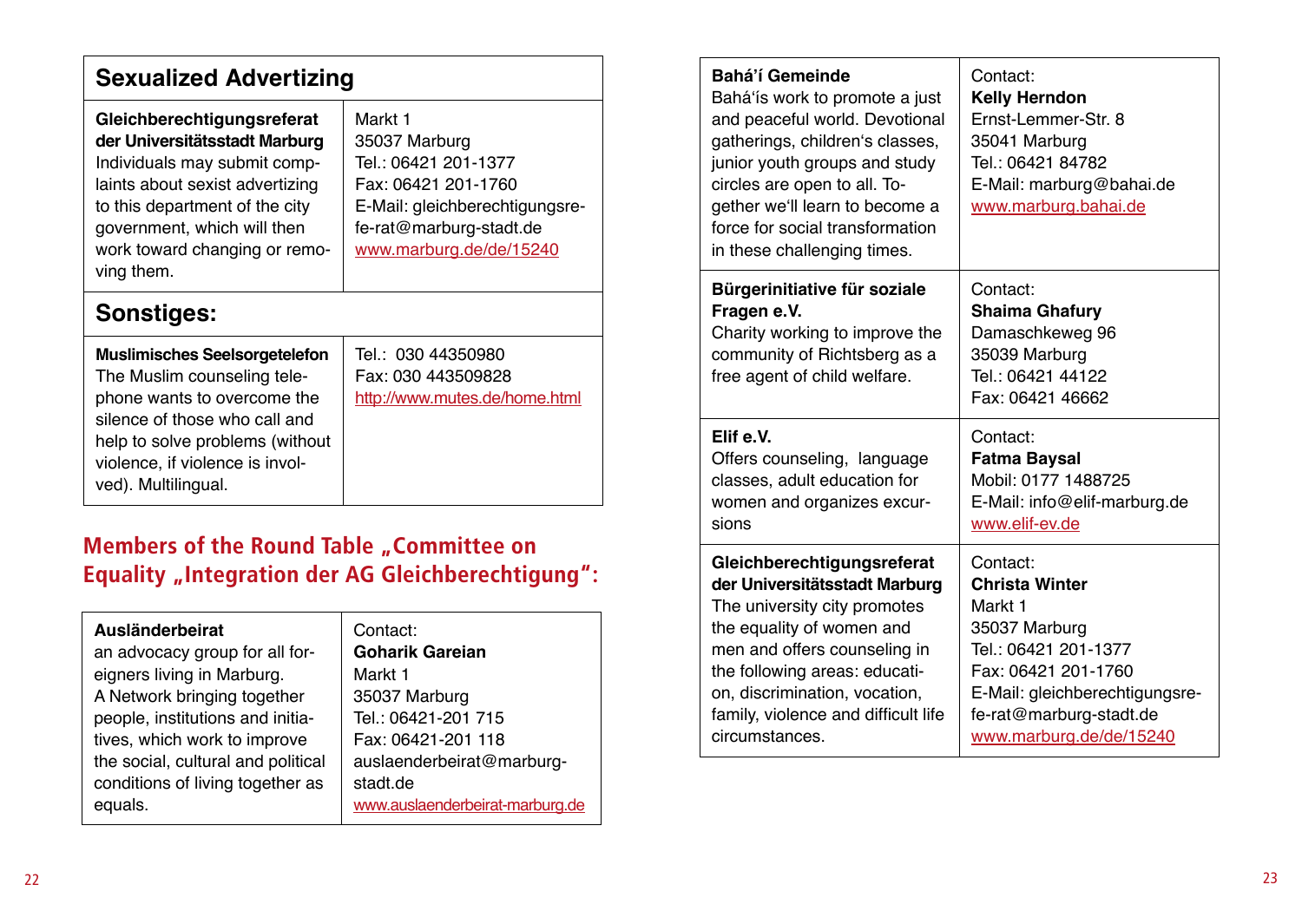| <b>Islamische Gemeinde</b><br>Marburg e.V.<br>A community of believers in<br>Islam from 40 countries.<br>Activities: Friday prayers,<br>groups for children, youth and<br>adults, sports, reading circles,<br>communal festivities and dia-<br>log projects.<br>Services: counseling in social<br>and religious questions, edu-<br>cation, marriage and conflict<br>counseling, talks and adult<br>education, intrareligious and<br>interreligous dialog, | Contact:<br><b>Asmah El-Shabassy</b><br>Bei St. Jost 17<br>35039 Marburg<br>Tel.: 06421 65535<br>Fax: 06421 64554<br>E-Mail: info@ig-marburg.de<br>www.ig-marburg.de                     |
|-----------------------------------------------------------------------------------------------------------------------------------------------------------------------------------------------------------------------------------------------------------------------------------------------------------------------------------------------------------------------------------------------------------------------------------------------------------|------------------------------------------------------------------------------------------------------------------------------------------------------------------------------------------|
| <b>TERRE DES FEMMES</b><br>Menschenrechte für Frauen e.V.<br>Works for human rights and<br>supports women/girls through<br>public education, coordinated<br>campaigns, counseling, etc.                                                                                                                                                                                                                                                                   | Contact:<br><b>Ingrid Lee</b><br>Tel.: 06421 1867506<br>E-Mail: Ingrid.lee@web.de<br>www.frauenrechte.de                                                                                 |
| WIR - coordination for the<br>university city, Marburg.<br>coordination for the university<br>city, Marburg. This program<br>promotes coordination bet-<br>ween those working for inter-<br>cultural acceptance.                                                                                                                                                                                                                                          | Contact:<br><b>Adji Gaye</b><br>Tel.: 06421 2011905<br>E-Mail: adji.gaye@marburg-<br>stadt de                                                                                            |
| <b>Other Members</b><br>- Halise Adsan, member of<br>the city parliament for the Mar-<br>burger Linke, h.adsan@gmx.de,<br>0157-34357559                                                                                                                                                                                                                                                                                                                   | - Dr. Christiane Schulze is<br>scholar of comparative religi-<br>ons and is a member of the<br>committee on equality for the<br>Round Table for Integration out<br>of personal interest. |

# **6) Bibliography :**

- BMFSFJ (2009): Gewalt gegen Frauen in Paarbeziehungen. Eine sekundäranalytische Auswertung zur Differenzierung von Schweregraden, Mustern, Risikofaktoren und Unterstützung nach erlebter Gewalt.
- "Hand in Hand gegen Zwangsheirat" ist eine Publikation der Stiftung Plattform Islamischer Organisationen Rijnmond (NL). Website: www.spior.nl
- Vereinte Nationen (1993): Erklärung über die Beseitigung der Gewalt gegen Frauen.
- Monika Schröttle (2005): Zwangsverheiratung, Gewalt und Paarbeziehungen von Frauen mit und ohne Migrationshintergrund in Deutschland – Differenzierung statt Polarisierung. In: BMFSFJ (Hg.): Zwangsverheiratung in Deutschland.
- Wer entscheidet, wen du heiratest? Eine Information von: TER-RE DES FEMMES Menschenrechte für die Frauen e.V., www. frauenrechte.de
- Kvinnoforum (Hg.: 2005): Honour related violence. European Ressource Book and Best Practice.
- Werner Schiffauer (2005): Schlachtfeld Frau.
- Max-Planck-Institut für ausländisches und internationales Strafrecht (2010): Projektbeschreibung "Ehrenmorde in Deutschland. Eine Analyse auf der Basis justiziell bearbeiteter Fälle der Jahre 1996 bis 2006."
- Karakaşoğlu, Subaşı (2005): Ausmaß und Ursachen von Zwangsverheiratungen in europäischer Perspektive. Ein Blick auf Forschungsergebnisse aus Deutschland, Österreich, England und der Türkei. In: BMFSFJ (Hg.): Zwangsverheiratung in Deutschland.
- Gaby Straßburger (2005): Zwangsheirat und arrangierte Ehe zur Schwierigkeit einer Abgrenzung. In: BMFSFJ (Hg.): Zwangsverheiratung in Deutschland.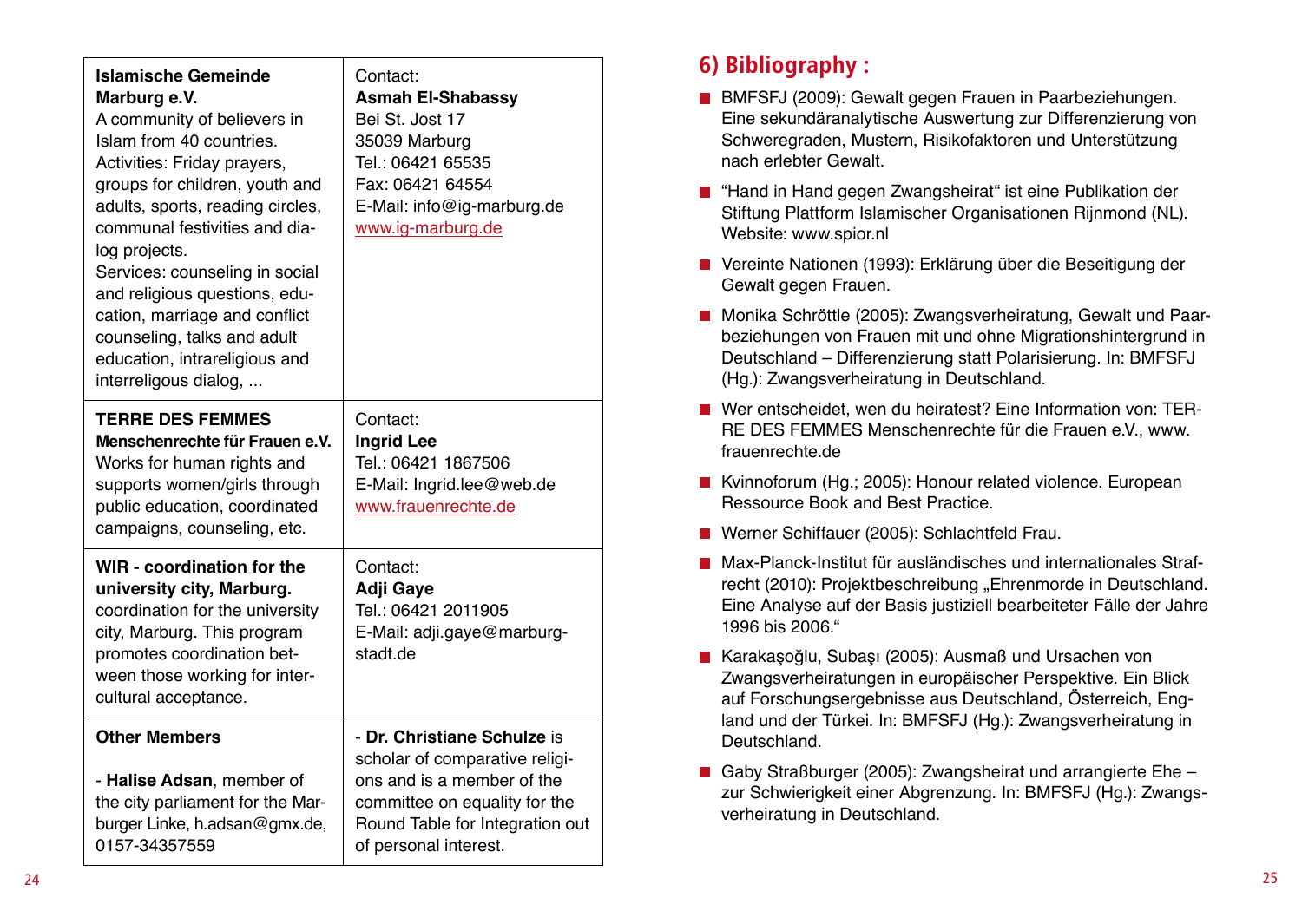- Die Publikation von D. Oberwittler und J. Kasselt: "Ehrenmorde in Deutschland 1996 – 2005", auf der Basis von Untersuchungen von Prozessakten, Hrsg. Bundeskriminalamt, steht im Internet zum Download bereit.
- Monika Schröttle (2005): Zwangsverheiratung, Gewalt und Paar beziehungen von Frauen mit und ohne Migrationshintergrund in Deutschland – Differenzierung statt Polarisierung. In: BMFSFJ (Hg.): Zwangsverheiratung in Deutschland. Aufgrund der gerin gen Stichprobe können die Zahlen allerdings nur Tendenzen aufzeigen. Repräsentative Studien stehen noch aus.
- Margarete Jäger (1999): Ethnisierung von Sexismus im Einwan derungsdiskurs. Analyse einer Diskursverschränkung.
- Netzwerk gegen Gewalt (2009): Gewalt im Namen der Ehre, Leitfaden zum Schutz junger Menschen, die von so genannten Ehrverbrechen betroffen sind.

## **Published by the:**

#### **University City, Marburg**

**Gleichberechtigungsreferat** Rathaus, Markt 1, 35037 Marburg, Tel: 06421 201-1377 Fax.: 06421 201-1760 E-Mail: gleichberechtigungsreferat@marburg-stadt.de

This brochure can be dowloaded from the Marburg website: under: Politik & Stadtgesellschaft - Gleichberechtigung - Schwerpunktthemen - Gewalt - weitere Aspekte - Positions papier "Gegen jede Art von Gewalt an Frauen".

Layout by: Mbayo Design @Marburg